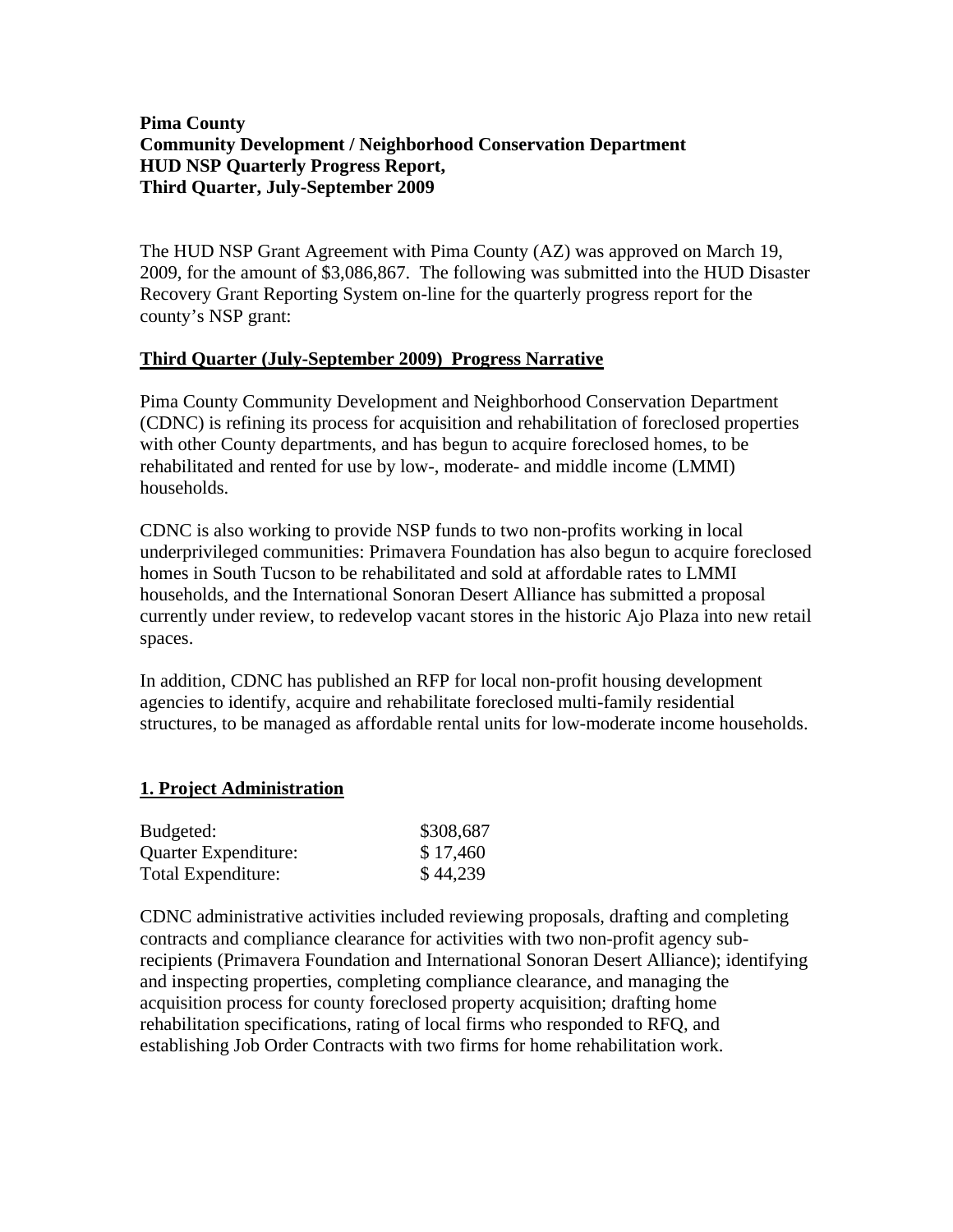# **2. Cardinal / Valencia Foreclosed Property Acquisition & Rehabilitation**

Housing activities in targeted high-foreclosure neighborhoods in SW Tucson

| Budgeted:            | \$1,256,463 |
|----------------------|-------------|
| Quarter Expenditure: | \$7,954     |
| Total Expenditure:   | \$7,954     |

CDNC coordinated activities of Pima County departments to draft property appraisals, submit purchase offers, and complete compliance clearance on foreclosed properties. We appraised eleven (11) foreclosed properties and submitted offers on eight (8) of those. One (1) foreclosed home was purchased (Fed Home Loan Mortgage Corp.) and we entered escrow for the purchase of two (2) more (FHLMC & Fed Nat'l Mortgage Assn.), closing in October (approx. \$55,000 for 1 home purchase and other activities were drawn after September 2009).

#### **3. South Tucson, AZ Redevelopment**

Affordable housing activities in the community of South Tucson, AZ

| Budgeted:            | \$375,000 |
|----------------------|-----------|
| Quarter Expenditure: | \$0       |
| Total Expenditure:   | $\Omega$  |

Pima County entered a contract with Primavera Foundation, Inc. in July 2009 to purchase two (2) foreclosed homes and three (3) vacant lots in the jurisdiction of South Tucson, AZ. Primavera appraised, made an offer, and purchased one (1) foreclosed home for rehabilitation and re-sale (approx. \$73,000 for 1 home purchase and other activities were drawn after September 2009). Some vacant lots were inspected and owners contacted, but no lots were purchased.

#### **4. Ajo, AZ Redevelopment**

Redevelopment of vacant retail space in the historic Ajo Plaza in the town center

| Budgeted:            | \$750,000 |
|----------------------|-----------|
| Quarter Expenditure: | \$0       |
| Total Expenditure:   | \$0       |

The International Sonoran Desert Alliance (ISDA) has submitted a proposal for the redevelopment of vacant stores (grocery and mercantile) into new retail spaces in the historic Plaza in Ajo, AZ. We are working out details of the proposal and working on drafting a contract to transfer NSP funding to ISDA.